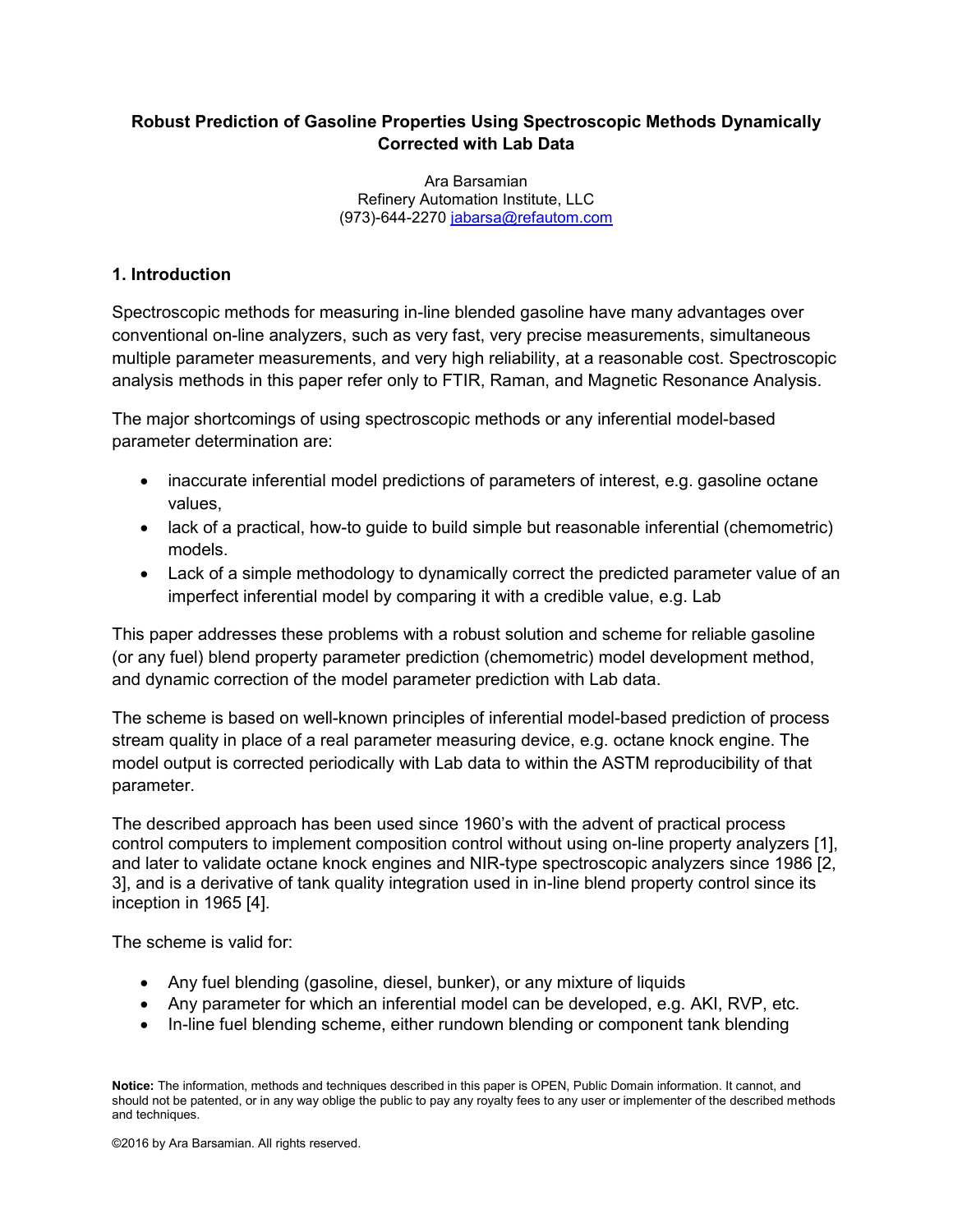#### **2. Summary of the "Robust" Scheme**

The elements of the scheme are shown in Fig. 1, consisting of a inferential model used to predict process stream quality in place of a conventional on-line analyzer, e.g. octane knock engine, but corrected dynamically in real-time with Lab data .

The inferential model, in our case a spectroscopic chemometric model, requires inputs of process data such as FTIR transmission or absorbtion spectrum, Raman spectrum, or magnetic resonance, etc.

The model predicted parameter is periodically updated by comparing the predicted value(s) with Lab value(s). It is important to set limits to the applicability of the model to avoid gross errors, in our case, the model output is bounded by the ASTM precision parameter (r and R)

Fig. 1 Principle of spectroscopic method property prediction correction scheme

**FTIR Model Correction Principle** 



BIAS, B=FTIR Analyzer Reading (Qb) -FPAPV Quality Integration, QFPAPV

The implementation of the scheme comprises the following four steps:

**Step 1:** Develop a multivariate property prediction model using conventional commercial chemometric software. The inputs for model building are the monthly gasoline recipes derived from a refinery-LP annual business plan; the recipes are hand-blended in the Lab to establish recipe vs. spectrum correlation.

This model does not need to be of very high fidelity, since its predictions will be corrected in real-time by Lab data, and bound by ASTM r&R to avoid gross errors.

**Notice:** The information, methods and techniques described in this paper is OPEN, Public Domain information. It cannot, and should not be patented, or in any way oblige the public to pay any royalty fees to any user or implementer of the described methods and techniques.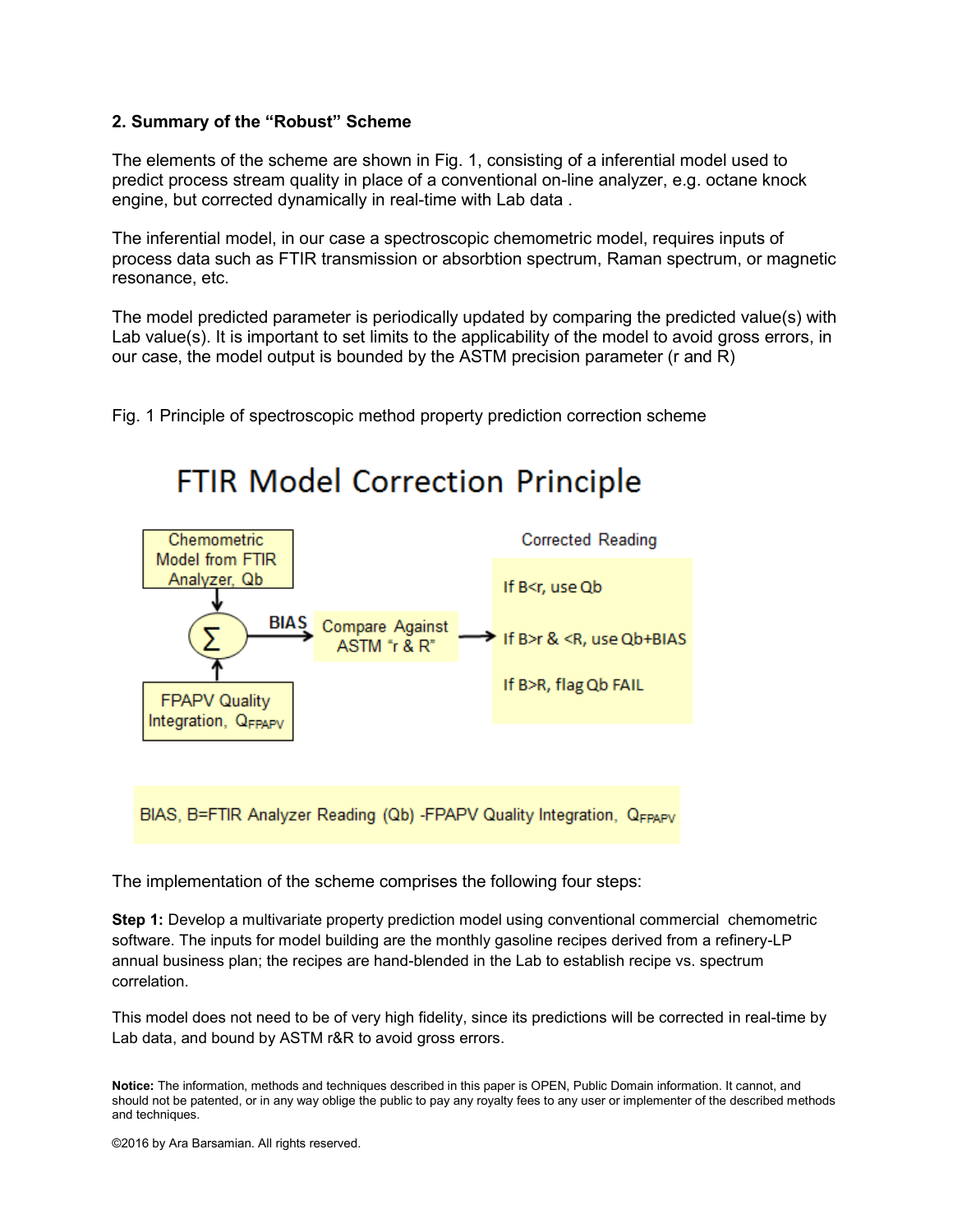**Step 2:** Use in-line blending data reconciliation algorithm whereby we synthesize the in-line blended gasoline properties from blend component refinery Lab LIMS computer stored property data multiplied by flow volumes measured by blender flowmeters for each component (similar to quality integration with FPAPV described in ASTM D6624), and summing the result. The result is a calculated value of the properties of the blended liquid at the in-line blend header based on blend component Lab property data and flow volumes measured by flowmeters. This is done at the same frequency as the spectroscopic measurement ( every 1 to 2 minutes)

**Step 3**: We then compare the Lab-based "synthetically" calculated properties of the blend liquid, (e.g. gasoline) in the blend header from Step 2 against the spectroscopic method model prediction in Step 1. This comparison is done at the same frequency as the spectroscopic measurement (every 1 to 2 minutes)

**Step 4:** We take the results from Step 3 and we add a correction to the spectroscopic chemometric prediction while insuring that we set limits to the applicability of the model (i.e. within ASTM "r and R") to avoid gross errors, as follows:

- Case 1 If the difference between the value of the spectroscopic model prediction and "synthetic" volume average calculation is less than the ASTM repeatability, r, the Step 1 prediction is valid and can be used for property control or certifying a blend.
- Case 2 If the difference between the value of the spectroscopic model prediction and "synthetic" volume average calculation is greater than than the ASTM repeatability, r, but less than the ASTM Reproducibility of the parameter, then we correct the Step 1 prediction by adding the difference between Step 1 and Step 2, as long as the difference is less than the ASTM Reproducibility of the parameter.
- Case 3 If the difference between the value of the spectroscopic model prediction and "synthetic" volume average calculation is greater than the ASTM Reproducibility of the parameter, R, then we cannot use the Step 1 prediction, which is invalid and cannot be used for blend property control or certifying a blend. This requires a "root-cause" analysis to determine the cause, e.g. an outlier due to an unusual blend component or unusual recipe.

#### **2. Spectroscopic Method Blend Property Prediction Model Development**

The spectroscopic chemometric prediction model building "how-to Bible" it the ASTM E1655 practice. Contrary to claims in literature, the challenge with it is its practical implementation to cover the "representative recipe space" for the fuel grade of interest, which is beyond the "ordinary mortal" in a refinery, commercial "for-hire" blending facility, or spectroscopic analyzer/device supplier.

Why is that? Because blend recipes, with all the good will and effort, are not consistent and predictable even for the same grade and season, depending on process unit sometimes lousy operation causing significant property variability, components on hand, occasional opportunistic cargos with poorly know properties, inventory and storage constraints forcing unscheduled blends, and poorly configured planning tools (both at refinery LP level and blend planning tools, like Multi and Single Blend Optimizers, nonlinear blending, Ethanol boost, etc.).

**Notice:** The information, methods and techniques described in this paper is OPEN, Public Domain information. It cannot, and should not be patented, or in any way oblige the public to pay any royalty fees to any user or implementer of the described methods and techniques.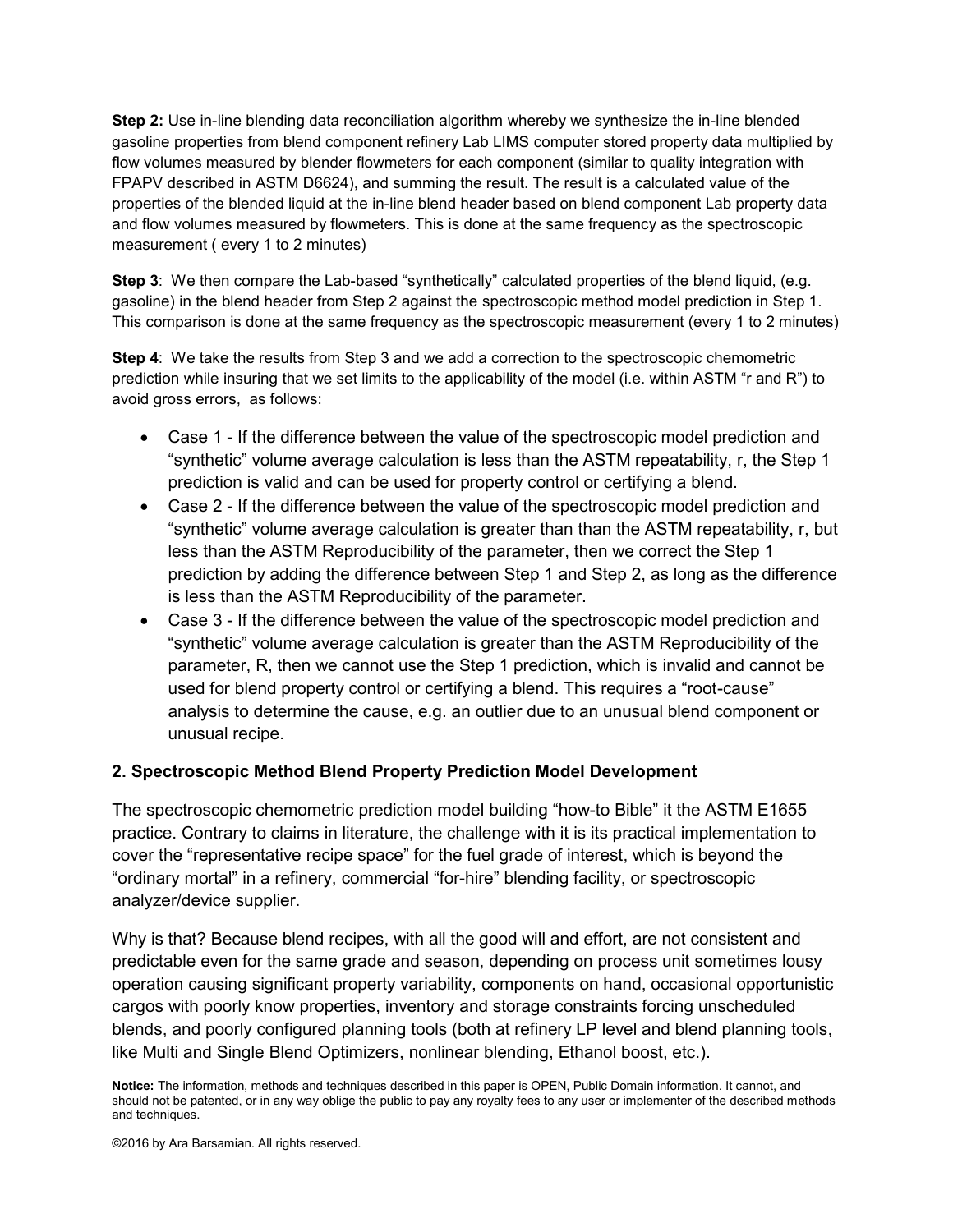To circumvent these headaches, we pursue a different approach: build an approximate (lousy?) model which is periodically corrected with Lab data, with the model output bounded by the ASTM r&R for each predicted parameter.

Development of a multivariate property prediction model uses well-recognized, high quality commercial chemometric software, as follows:

#### 2.1 The inputs for model building

The inputs for model building are the monthly gasoline recipes derived from a refinery-LP annual business plan; the recipes are hand-blended in the Lab to establish recipe vs. spectrum correlation.

The recipes are per grade, but cover all the seasons (Summer, Transition, Winter). The example in Fig. 2 indicates potential for further simplification, since examination of recipes for the Winter months shows four almost identical recipes which we can reduce them to one, and the same considerations applies to Summer gasolines.

| Example: Refinery LP Annual Business Plan: Gasoline Production (KBPD) for CG87 octatie |                |            |       |       |                   |      |      |        |      |                   |                   |            |
|----------------------------------------------------------------------------------------|----------------|------------|-------|-------|-------------------|------|------|--------|------|-------------------|-------------------|------------|
|                                                                                        |                |            |       |       |                   |      |      |        |      |                   |                   |            |
| Component                                                                              | Jan            | <b>Feb</b> | March | April | May               | June | July | August | Sept | Oct               | <b>Nov</b>        | <b>Dec</b> |
| <b>Butane</b>                                                                          | 9              | 8          |       | 0     | 0                 | 0    | 0    | 0      | 0    |                   | 8                 | 9          |
| Alkylatel                                                                              | ⇁              |            | 3     |       | 4                 | 3    | 5    | 5      | 5    | 8                 | 6                 | 6          |
| Poly Gasoline                                                                          | $\overline{2}$ | ◠          |       | ◠     | $\mathbf{\Omega}$ | o    |      | റ      | o    | $\mathbf{\Omega}$ | $\mathbf{\Omega}$ | $\bullet$  |
| <b>LCN</b>                                                                             | 9              | 17         | 17    | 18    | 15                | 14   | 19   | 15     | 18   | 20                | 17                | 20         |
| <b>HCN</b>                                                                             | 22             | 26         | 24    | 25    | 24                | 24   | 26   | 29     | 24   | 29                | 26                | 25         |
| Reformate                                                                              | 12             | 12         | 15    | 20    | 21                | 25   | 26   | 34     | 29   | 16                | 26                | 19         |
| Raffinate                                                                              | 11             | 5          | 11    |       |                   | 10   | 13   | 10     | 10   | 8                 | 15                |            |
| <b>C9Aromatics</b>                                                                     | 18             | 16         | 21    | 20    | 18                | 22   | 27   | 11     | 20   | 18                | 20                | 17         |
| <b>MTBE</b>                                                                            | 10             | 10         | 12    | 14    | 16                | 16   | 16   | 16     | 16   | 12                | 11                | 10         |
| Totall                                                                                 | 100            | 103        | 111   | 113   | 107               | 115  | 133  | 121    | 123  | 119               | 131               | 115        |

Fig. 2 Refinery LP Annual Business Plan Gasoline Monthly Average Recipes for CG87 for 2004

If you contemplate blending RBOB's and CBOB's, you have two additional choices:

1) may wish to add 10 v% Ethanol to the "neat" hand blends to build also a model for direct Ethanol Gasoline "match" blends

2) regress the 10 v% Ethanol hand-blends to come up with "Ethanol Boost" prediction equations that can be pre-programmed in the spectroscopic analyzer measuring the neat blend, and then using them to calculate the resulting "boost" in octane, RVP, etc.

#### 2.2 The Lab Hand Blends for Model Building

This step requires a Lab to hand blend the recipes derived from step 2.1

The most challenging part is blending Butane (LPG!) in the hand blend flask, which is a lost art…

**Notice:** The information, methods and techniques described in this paper is OPEN, Public Domain information. It cannot, and should not be patented, or in any way oblige the public to pay any royalty fees to any user or implementer of the described methods and techniques.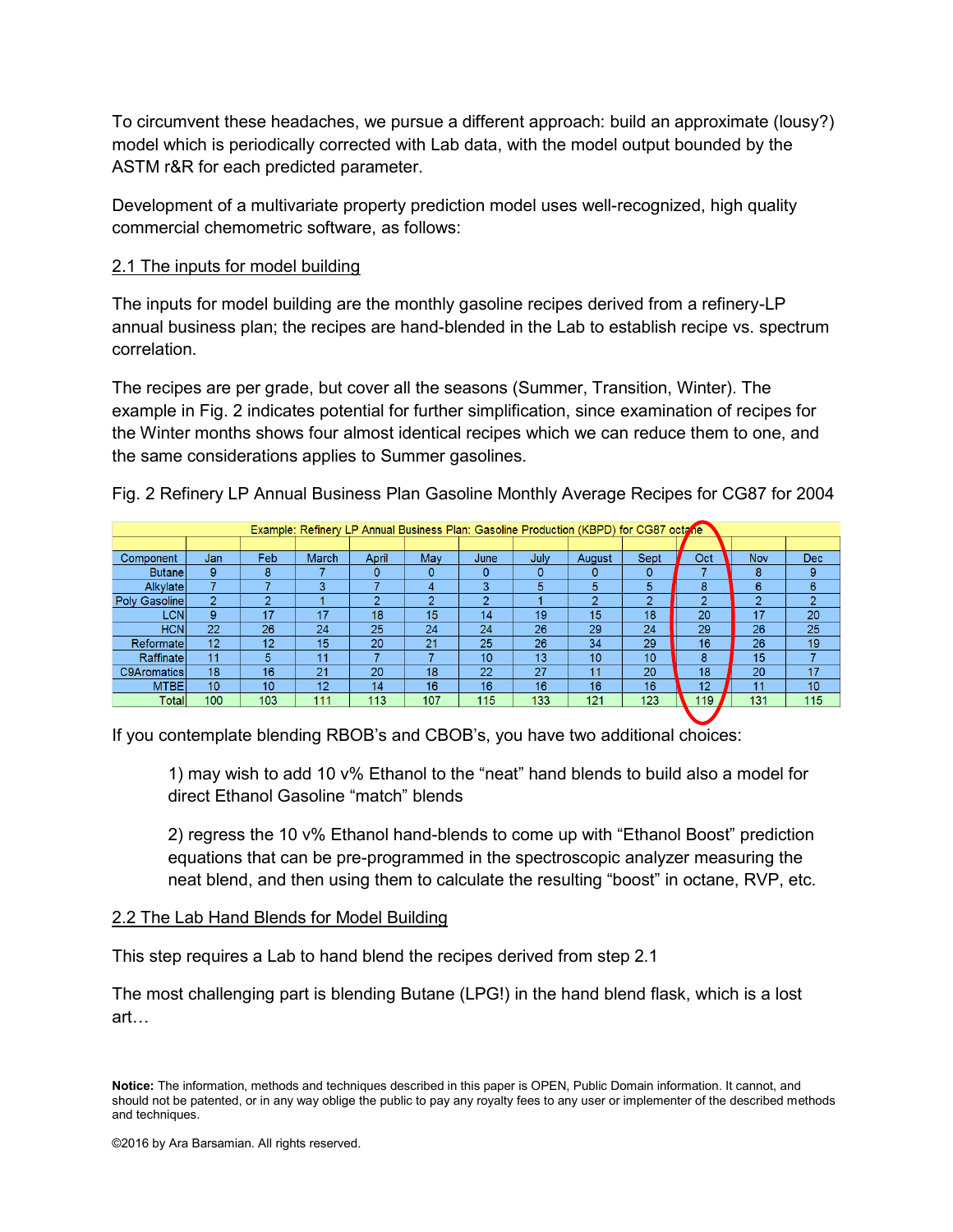Once you have the hand blend, you do two things with the hand blend sample:

- 1. Conventional Lab analysis of the hand blend properties
- 2. Obtaining the spectra of the hand blend sample by using a Lab-installed spectroscopic analyzer

These are part of the input to the spectroscopic chemometric model-building software

# **3. Development of FPAPV Property (Quality-Barrels) Integration Algorithm**

In this step, we use in-line blending data to calculate a prediction of the in-line blended gasoline properties from blend component refinery Lab LIMS-stored property data, Q, multiplied by flow volumes measured by flowmeters, F, for each component to get the property-barrels (similar to classical Tank Quality Integration (TQI), or alternatively ASTM D6624 quality integration method called FPAPV, Flow-Proportioned Average Property Value for a Collected Batch of Process Stream Material Using Stream Analyzer Data ), and summing the result.



Fig. 3 Scheme for doing the TQI integration calculations for FPAPV

The prediction could be improved somewhat by taking into account analyzer dead time and transport lag into account, using run of the mill dead-time compensators.

# **4. Putting It All Together**

After doing steps 2) and 3) above, we have all the pieces we need to do the confidently the actual blend property prediction.

The display (Fig. 4) summarizes the actual spectroscopic analyzer performance, using the synthetic prediction of what is in the in-line blender header, the spectroscopic chemometric model prediction (based on the recipes), the comparison calculation, and corrections, if need be.

**Notice:** The information, methods and techniques described in this paper is OPEN, Public Domain information. It cannot, and should not be patented, or in any way oblige the public to pay any royalty fees to any user or implementer of the described methods and techniques.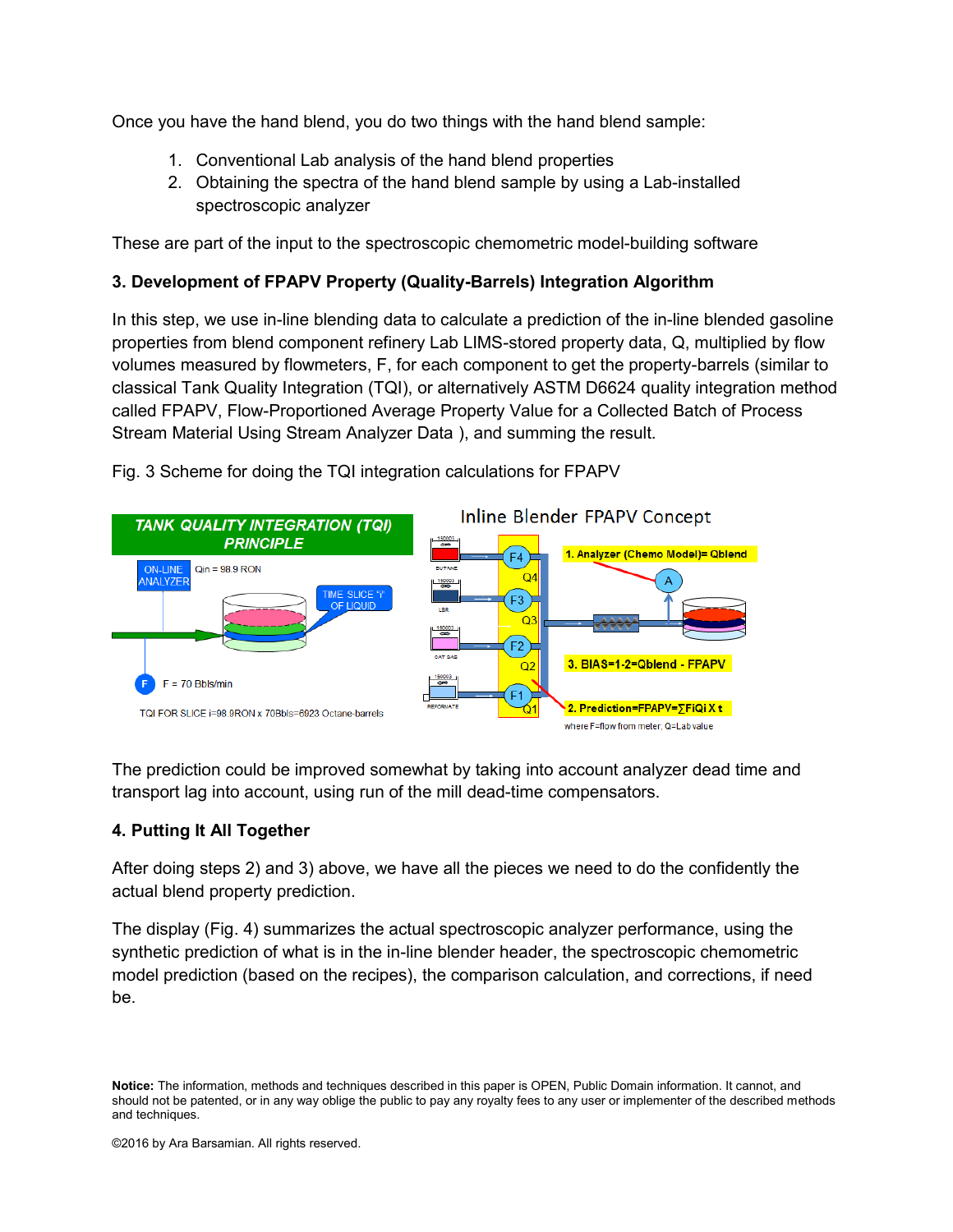The overall scheme relies on comparing the "synthetically" predicted properties of the gasoline in the blend header from Step 3 against the spectroscopic method model prediction in Step 2.

|                            | NIR ANALYZER PERFORMANCE MONITORING |                       |                   |                          |                  |                        |                  |  |  |
|----------------------------|-------------------------------------|-----------------------|-------------------|--------------------------|------------------|------------------------|------------------|--|--|
|                            |                                     | <b>BLEND NUMBER</b>   | 200402011         | PRODUCT CODE             | 22094            | <b>DATE/TIME</b>       | 2/15/04 9:04     |  |  |
| <b>QUALITY</b>             | <b>ENG</b>                          | <b>ANALYZER</b>       | <b>PREDICTION</b> | <b>BIAS</b>              | <b>CORRECTED</b> | <b>ASTM</b> "r"        | <b>PASS/FAIL</b> |  |  |
| <b>RON</b>                 | ON                                  | 91.60                 | 91.70             | 0.10                     | 91.60            | 0.20                   | <b>PASS</b>      |  |  |
| <b>MON</b>                 | ON                                  | 82.50                 | 82.40             | $-0.10$                  | 82.50            | 0.20                   | <b>PASS</b>      |  |  |
| <b>RVP</b>                 | psi                                 | 6.63                  | 6.64              | 0.01                     | 6.63             | 0.17                   | <b>PASS</b>      |  |  |
| <b>T10</b>                 | degF                                | 141.00                | 142.00            | 1.00                     | 141.00           | 6.30                   | <b>PASS</b>      |  |  |
| <b>T50</b>                 | degF                                | 222.00                | 221.00            | $-1.00$                  | 222.00           | 6.30                   | <b>PASS</b>      |  |  |
| <b>T90</b>                 | degF                                | 327.00                | 330.00            | 3.00                     | 327.00           | 6.30                   | <b>PASS</b>      |  |  |
| <b>FBP</b>                 | degF                                | 412.00                | 413.00            | 1.00                     | 412.00           | 6.30                   | <b>PASS</b>      |  |  |
| E200                       | VOL%                                | 40.00                 | 41.00             | 1.00                     | 40.00            | 2.50                   | <b>PASS</b>      |  |  |
| E300                       | VOL%                                | 81.00                 | 82.00             | 1.00                     | 81.00            | 3.50                   | <b>PASS</b>      |  |  |
| <b>API GRAVITY</b>         | <b>DEG API</b>                      | 57.20                 | 57.30             | 0.10                     | 0.02             | 0.20                   | <b>PASS</b>      |  |  |
| <b>AROMATICS</b>           | VOL %                               | 27.40                 | 27.70             | 0.30                     | 27.40            | 1.30                   | <b>PASS</b>      |  |  |
| <b>BENZENE</b>             | VOL %                               | 1.17                  | 1.41              | 0.240                    | <b>FAIL</b>      | 0.030                  | <b>FAIL</b>      |  |  |
| <b>OLEFINS</b>             | VOL %                               | 11.00                 | 11.90             | 0.90                     | 11.00            | 1.80                   | <b>PASS</b>      |  |  |
| <b>OXYGEN CONTENT WT%</b>  |                                     | 2.70                  | 2.76              | 0.06                     | 2.76             | 0.02                   | PASS?            |  |  |
|                            |                                     | <b>NO OF READINGS</b> | 153               | <b>NO OF VALID READ:</b> | 149              | <b>SERVICE FACTOR</b>  | 0.97             |  |  |
|                            |                                     | <b>LAST PROTO CK</b>  | 1/31/2004 11:29   | <b>PROTO OFFSET</b>      | <b>PASS</b>      | <b>LAST PROTO FILL</b> | 1/29/2004 10:07  |  |  |
| <b>F2-PROTO</b><br>F1-HELP | <b>F3-SQC</b>                       |                       |                   | F6-PREV                  |                  | <b>F9-PRINT</b>        | F10-MENU         |  |  |

|  |  | Fig. 4 Spectroscopic (NIR) Analyzer Performance Monitoring Display |  |
|--|--|--------------------------------------------------------------------|--|
|  |  |                                                                    |  |

The real-time analyzer monitoring display labels are:

ANALYZER= raw readings from the actual NIR analyzer chemometric model; these might be analyzer lag and transport lag corrected

PREDICTION=predicted blend header properties synthesized using FPAPV "octane-barrels" volumetric calculations using flowmeter and blend component properties measured in the Lab

BIAS=difference between NIR analyzer readings and prediction calculations

CORRECTED=NIR analyzer readings corrected by biasing results depending on difference between ANALYZER and PREDICTION magnitude using ASTM "r or R" as described above

To summarize, there are 3 comparison cases:

1. If the difference between the value of the spectroscopic model prediction and "synthetic" volume average calculation is less than the ASTM repeatability, r, the Step 1 prediction is valid and can be used for property control or certifying a blend.

**Notice:** The information, methods and techniques described in this paper is OPEN, Public Domain information. It cannot, and should not be patented, or in any way oblige the public to pay any royalty fees to any user or implementer of the described methods and techniques.